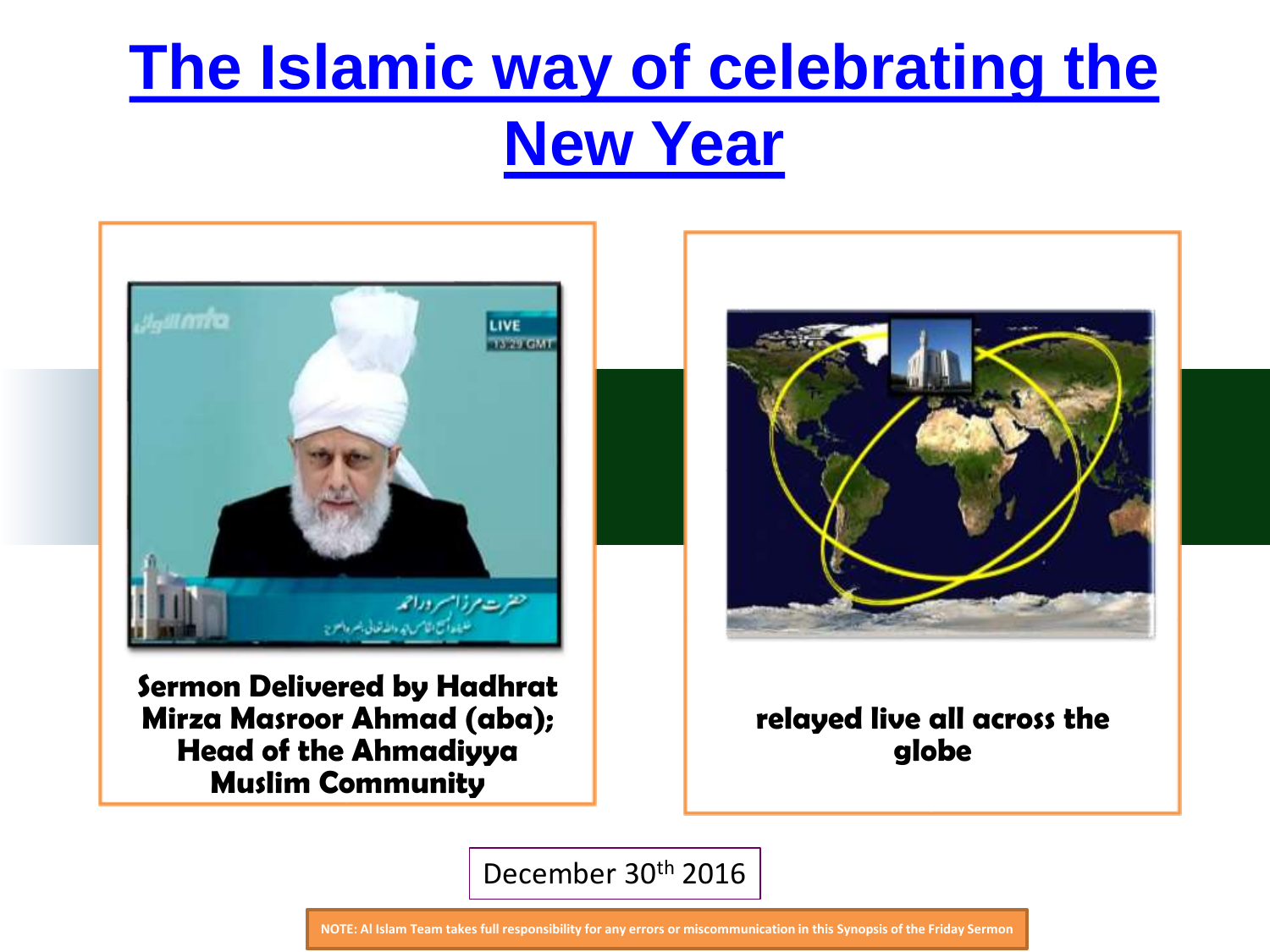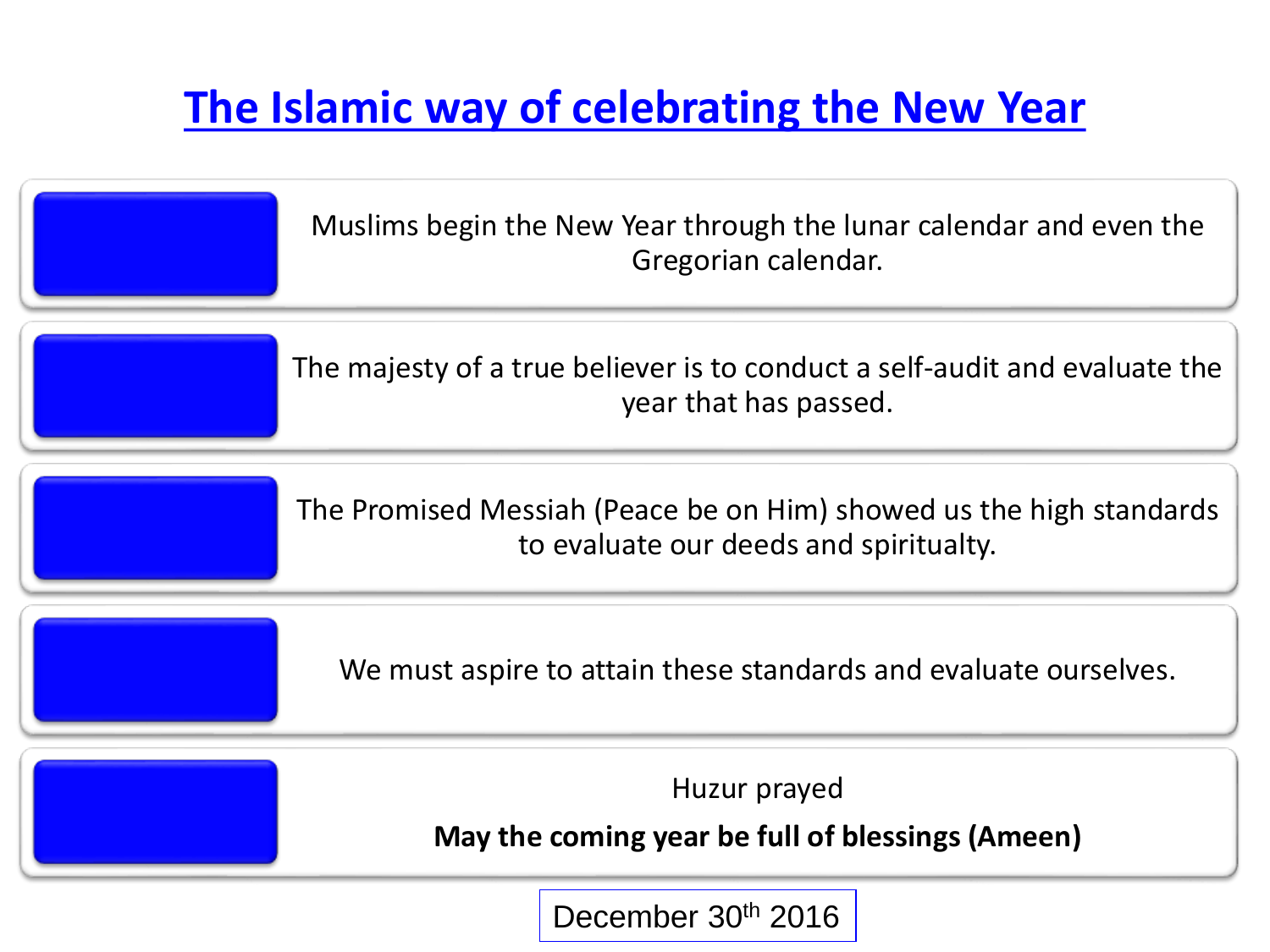Muslims begin the New Year through the lunar calendar and even the Gregorian calendar. The lunar year. in ancient times, was used by many other nations and religions. In the world, Gregorian calendar is used widely therefore every nation and every country has chosen it for the calculation of days.

The worldly people, start of the New Year is celebrated with full enthusiasm. They stay awake for the entire night and spend their time partying and consuming alcohol. Thus, the last year is concluded and the New Year is started with such immoral worldly activities.

The majesty of a true believer is not only to express despair over such worldly activities but also to conduct a self-audit and evaluate the year that has passed.

Every Ahmadi undertook Bai'at. Through this the Promised Messiah (Peace be on Him) who gave us instructions to follow and to self-evaluate.

The Promised Messiah (Peace be on Him) showed us the high standards to evaluate our deeds and spiritualty.

If we spend the last night of the previous year and the new day of the New Year pondering over our spiritual conditions and by supplicating towards Allah, we will be working towards a good life hereafter.

**The Islamic way of celebrating the New Year**

Self Reflection

Sayings of Promised Messiah (peace be on him)

Huzur Prayed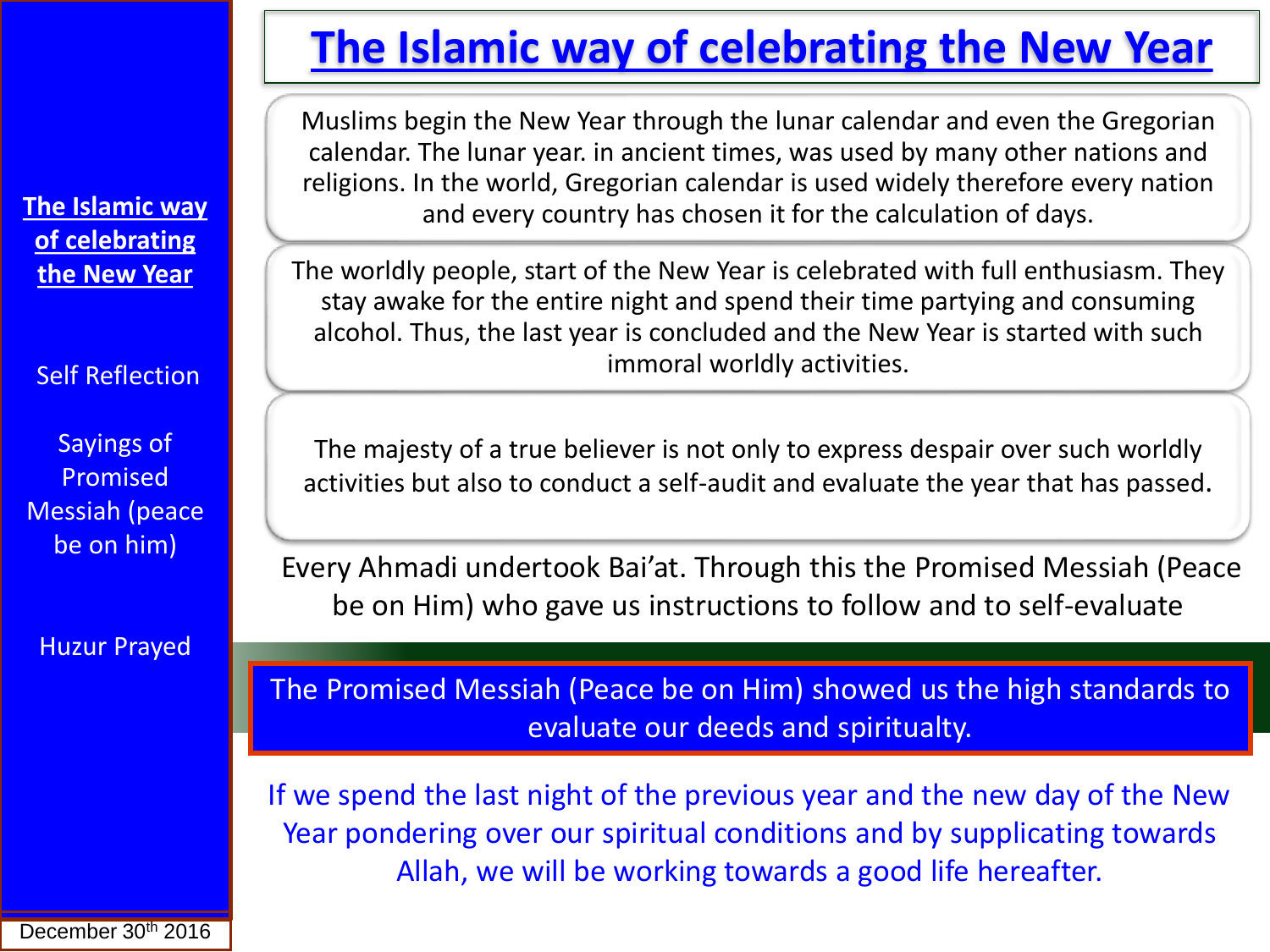**Self Reflection** 

**Sayings of Promised Messiah (peace be on him)**

> **Huzur** Prayed

### **The Islamic way of celebrating the New Year**

The Promised Messiah (peace be on him) has said 'The proclamation of oneness of Allah is not merely achieved by saying 'Lailaha ilAllah' and have numerous idols hidden in the heart. Any person who gives his work, his deception and his tactics the importance that he should give Allah, or depends on any person instead of Allah for any need, or gives glory to himself that he should give it to Allah then in all of these conditions he is doing 'Shirk'.

The Promised Messiah (peace be on him) has said 'speaking the truth has a very high price and the right testimony is the time when a person's life, wealth or honor is in danger.'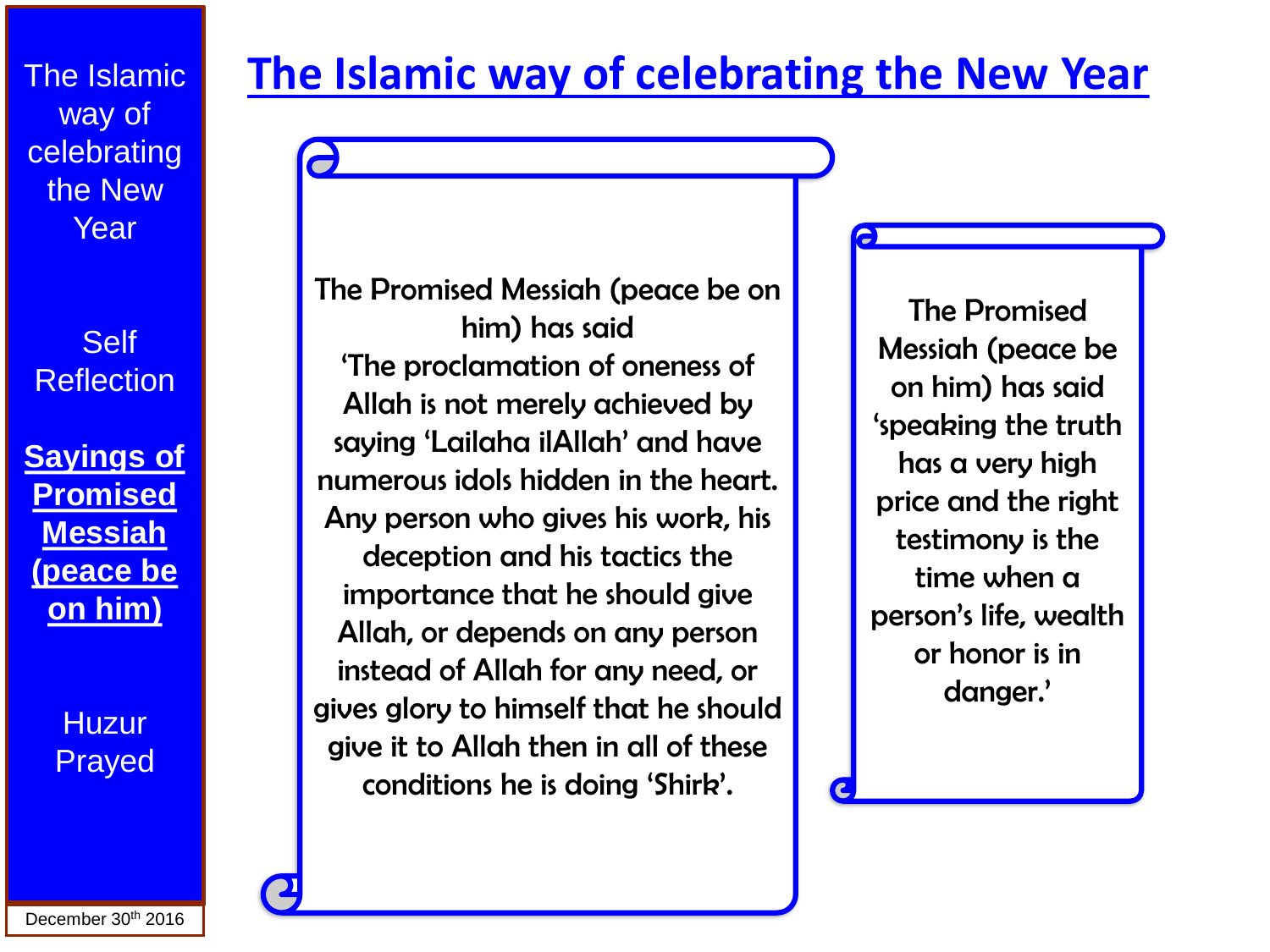The Islamic way of **celebrating** the New Year

Self Reflection

**Sayings of Promised Messiah (peace be on him)**

Huzur Prayed

We need ponder over the fact that has the previous year been spent safeguarding against falsehood and treading on the path of truth?

> The Promised Messiah (Peace be on Him) has sets standard that we must avoid any circumstances that may tempt us to deviate from the truth.

We need to aspire to these standards and evaluate ourselves.

December 30<sup>th</sup> 2016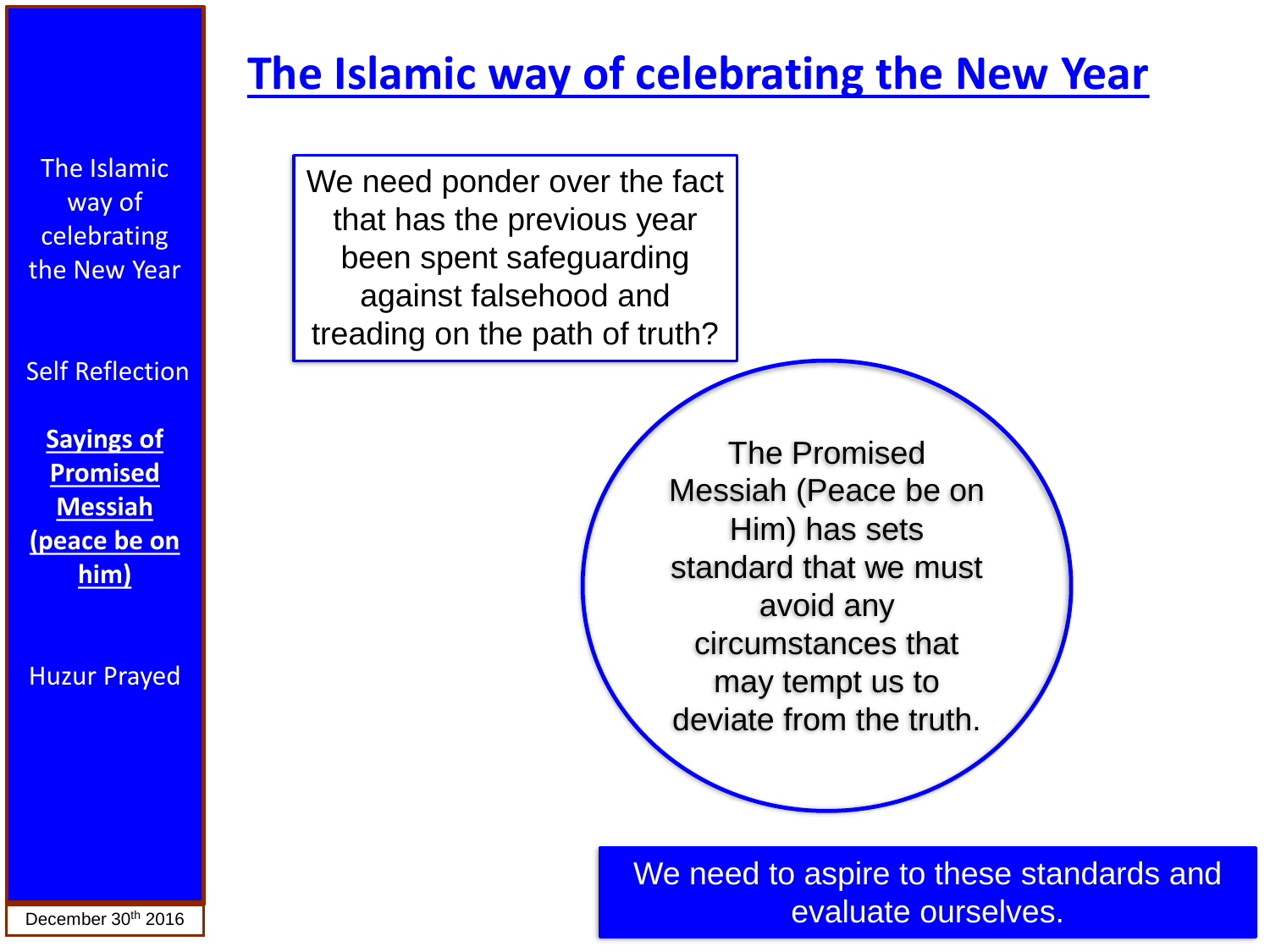**Self Reflection**

Sayings of Promised Messiah (peace be on him)

> **Huzur** Prayed

### **The Islamic way of celebrating the New Year** The Islamic

Did we keep ourselves away from such events that lead to ill thoughts?

> Did we safeguarded ourselves against all forms of harm?

If we are watching indecent movies and programs then we are diverting ourselves away from the pledge we have made and our conditions is worthy of worry. These things drive one towards 'Zina'.

Holy Prophet (Peace be Upon Him) said that captivating somebody's land as small as the size of a hand or to take someone's smallest stone by an illegal manner is cruelty and ill treatment.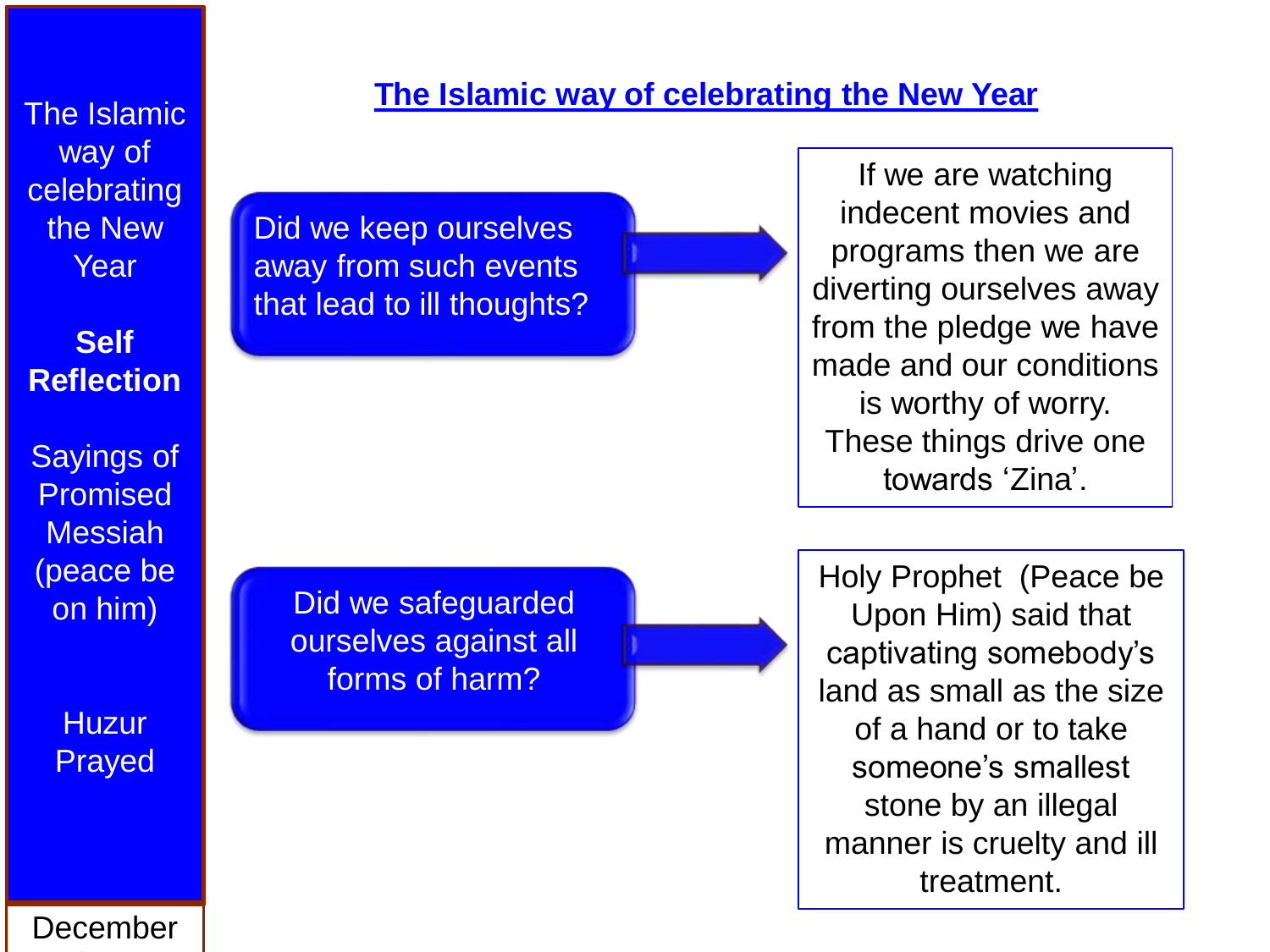#### **Self Reflection**

Sayings of Promised Messiah (peace be on him)

> **Huzur** Prayed

### The Islamic **The Islamic Way of celebrating the New Year**

Did we protect ourselves from every kind of mischief?

Holy Prophet (Peace be Upon Him) said that the very mischievous people are disobedient

Did we safeguard ourselves against all forms of disorder?

In today's world when there is impudence everywhere then keeping oneself protected from it is also a form of 'Jihad'.

Did we protect ourselves against deceitful acts?

Holy Prophet (Peace be Upon Him) said that do not be even deceitful to the person who is disloyal to you.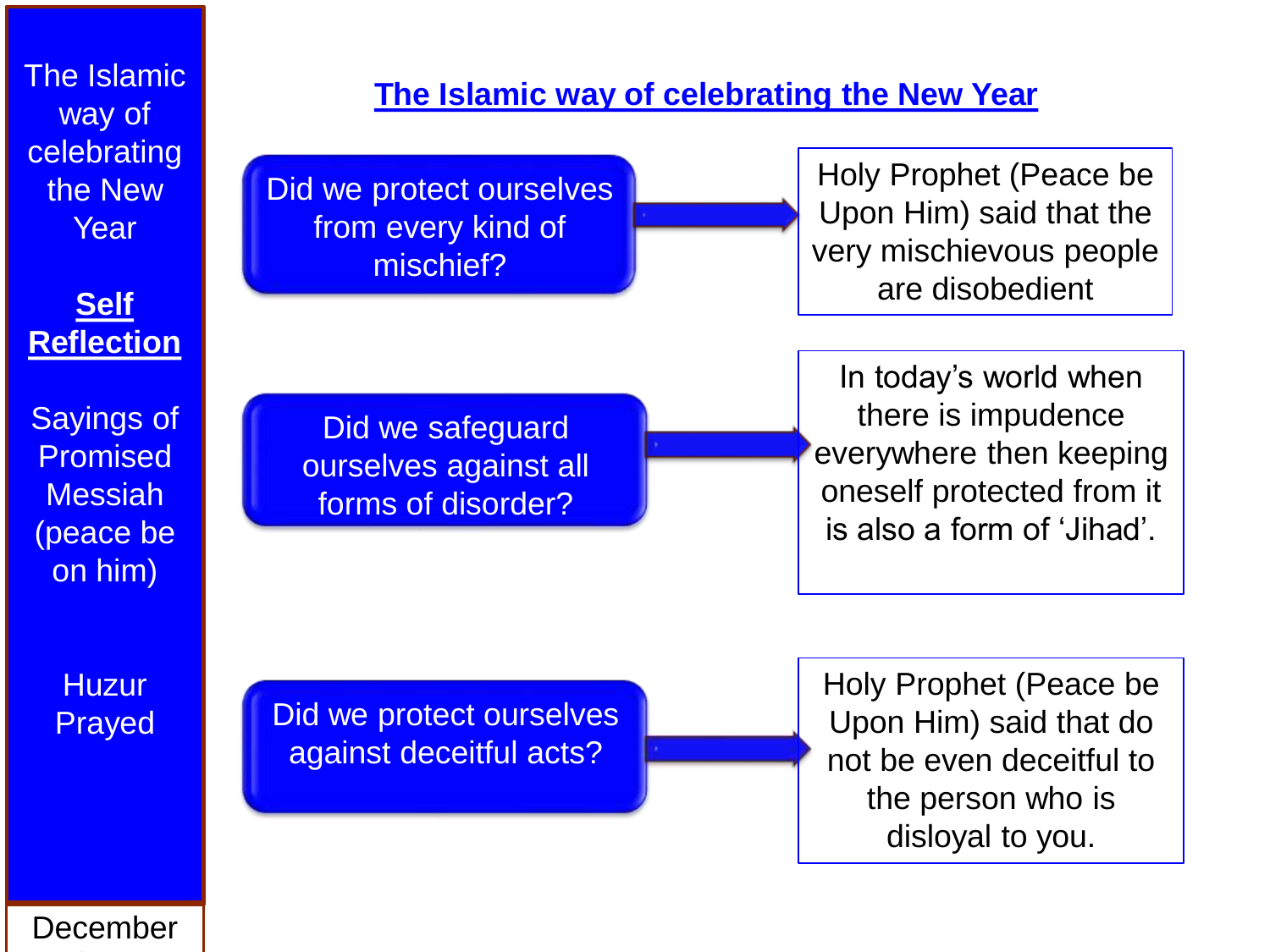#### **Self Reflection**

Sayings of Promised Messiah (peace be on him)

> **Huzur** Prayed

# The Islamic **The Islamic Way of celebrating the New Year**

Did we regularly offer Salah five times a day during the last year?

> Did we offer the Tahajud prayer?

Did we tryto be regular in sending Durood (invoke blessings) upon the Holy Prophet (Peace be Upon Him)

Holy Prophet (Peace be Upon Him) said that quitting Salah leads a person towards idolatry and disbelieve.

Holy Prophet (Peace be Upon Him) said that try to develop regularity in the Tahajud prayer as it is an act of the pious and the virtuous. disorder?

Holy Prophet (Peace be Upon Him) said, 'if you pray for something without reciting Durood then they stop between the land and sky.'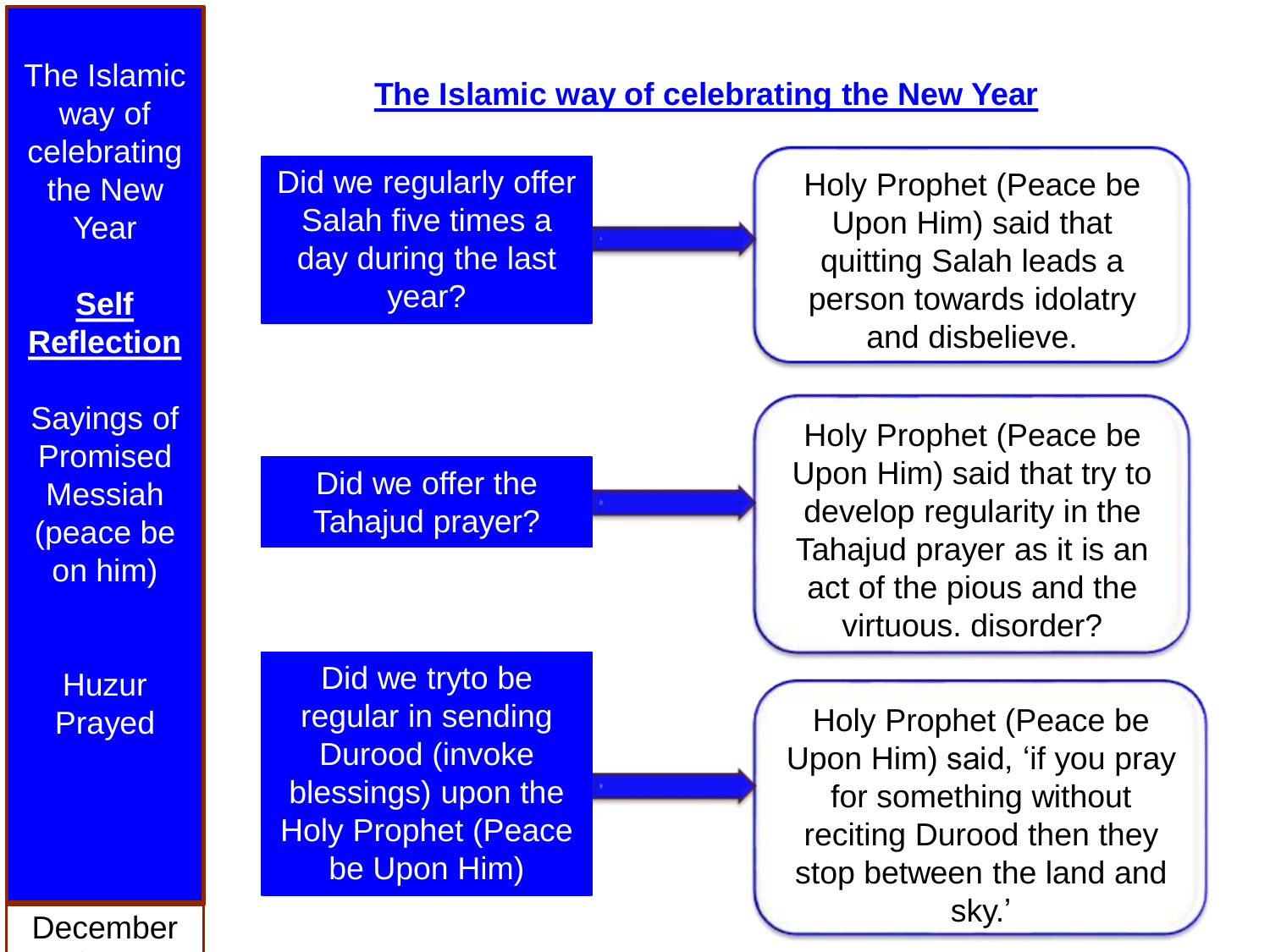#### **Self Reflection**

Sayings of Promised Messiah (peace be on him)

> **Huzur** Prayed

# The Islamic **The Islamic Way of celebrating the New Year**

Did we seek forgiveness from Allah profusely? **disobedient** 

The Holy Prophet (Peace be Upon Him) says that the person who regularly repents to Allah and seeks forgiveness, Allah shapes out ways for him to get out of every hardship

Did we try to achieve the high standards of good manners?

The Holy Prophet (Peace be Upon Him) used to pray that O Allah keep be alive in the condition of meekness, give me death in the condition of meekness and include me among the modest on the day of judgment.'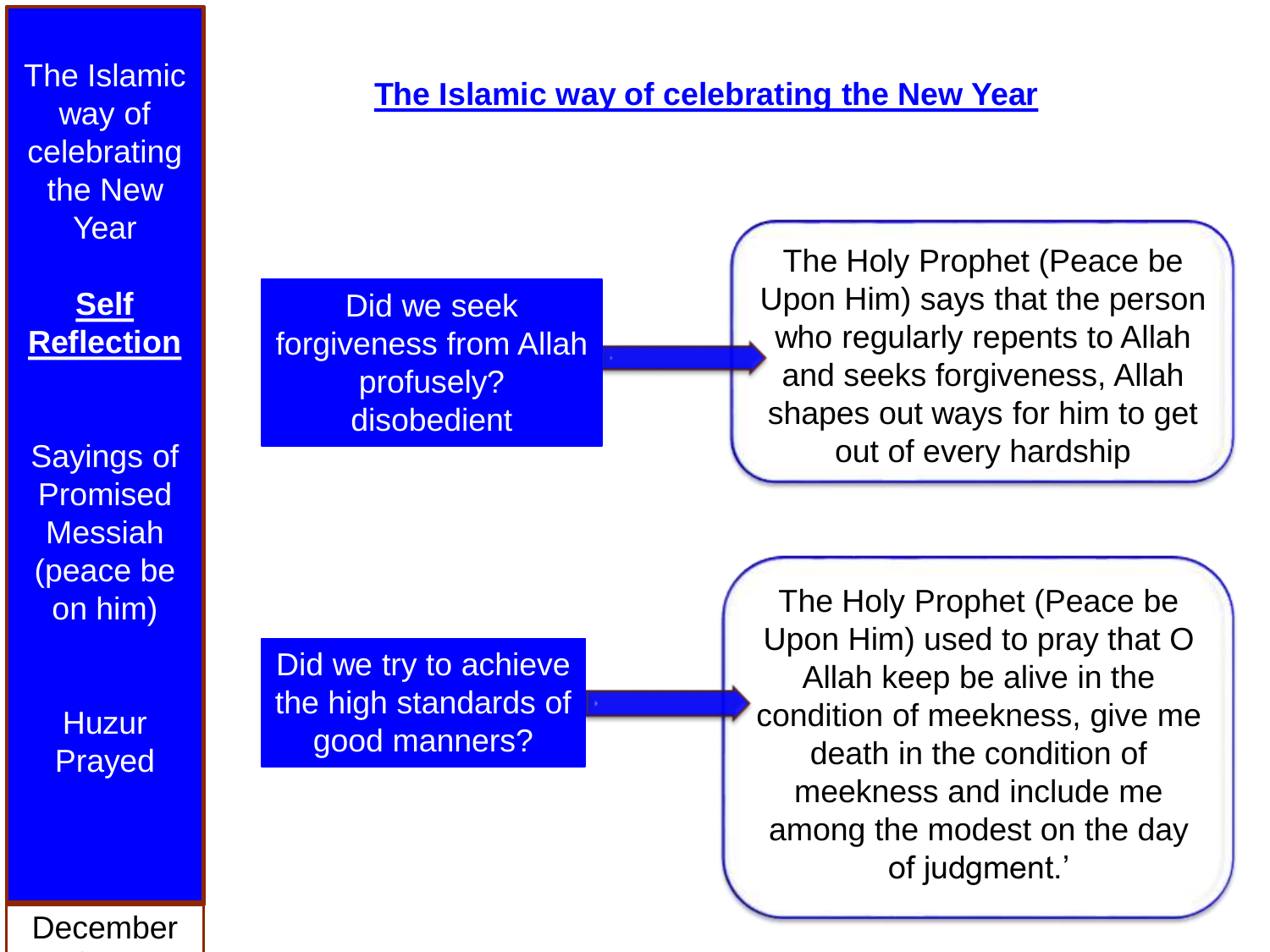**Self Reflection**

Sayings of Promised Messiah (peace be on him)

> **Huzur** Prayed

# **The Islamic way of celebrating the New Year** The Islamic

Did you all supplicate and reminded your children of being obedient to the Promised Messiah (Peace be on Him)?

Did we reach our standard of obedience with the Promised Messiah (Peace be on Him) to such an extent that all other relations become secondary?

Did we pray to remain loyal and obedient to the institution of Khilafat?

Did we pray regularly for the Khalifa and the Jama'at?

Did all the parents remind their children about the importance of Khilafat and guided them to remain loyal to it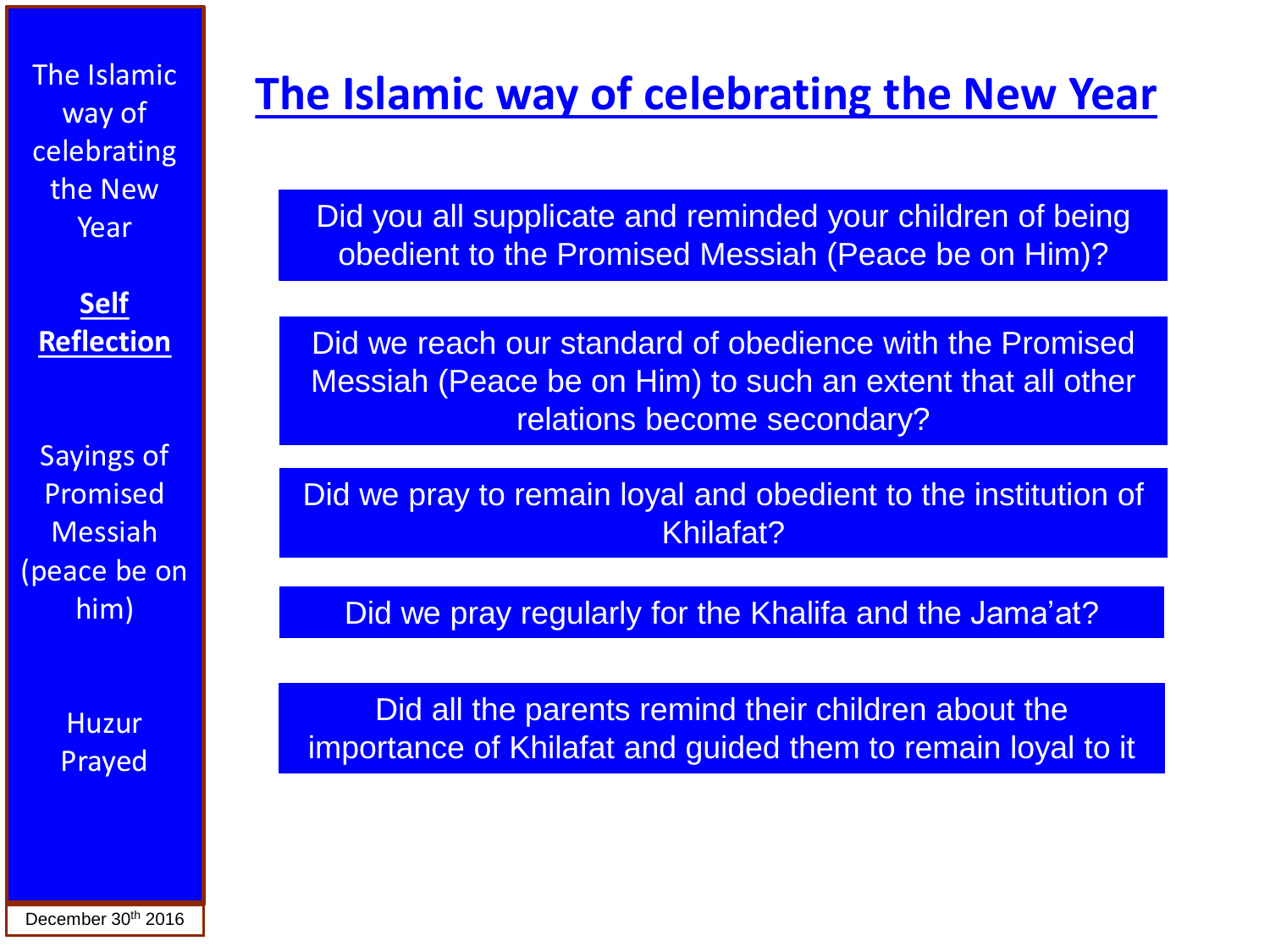#### **Self Reflection**

Sayings of **Promised** Messiah (peace be on him)

If the response to the above mentioned questions has been in positive then despite of some weaknesses we have gained a lot during this past year.

If most of the questions have been answered in negative then it's a worrisome situation and we need to ponder over ourselves.

**Huzur** Prayed

Make a pledge to yourself and make a prayer during the start of the new year that may Allah forgive us for the sins we have committed and help us eradicate our weaknesses and help us achieve the maximum in the coming year.

May we be included amongst the 'Momineen' who merely to gain the

pleasure of Allah are ready to sacrifice everything they have.

**December** 30th 2016

**The Islamic way of celebrating the New Year**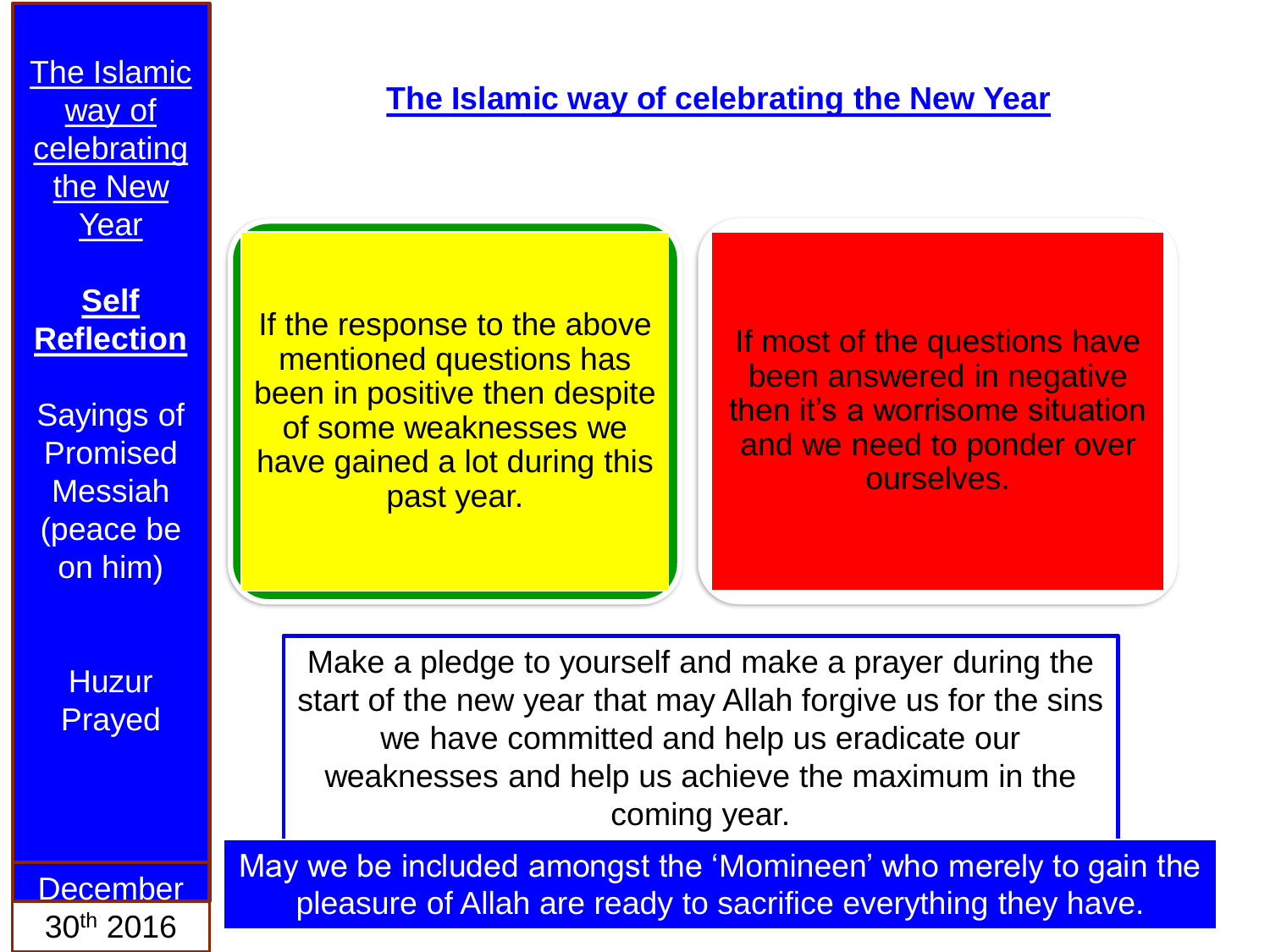The Islamic way of **celebrating** the New Year

Self Reflection

**Sayings of Promised Messiah (peace be on him)**

Huzur Prayed

The Promised Messiah (peace be on him) has said 'My entire Jama'at who is present here and others listen to this advice very attentively that those who entered this Jama'at and are associated to me as followers, it is meant that by doing so they achieve good deeds and they reach the highest standards of God fearing piety and no mischief or ill acts can come near them. They be the people who offer Salah five times a day, they abstain from dishonestly, they never harm anyone from their tongue, they never perform any wrong doing and they be not even have any thought of committing any harmful act, hence they prevent themselves from all sorts of criminal acts, bad words, hurtful actions and all psychic emotions and immoral deeds.

The Promised Messiah (peace be on him) has said 'If you indulge in an argument or a religious discussion then do it in a very polite and modest manner. If someone mistreats you or is abusive then just say Salam and leave that gathering. And do not be abusive or bad mannered in return or there will be no difference. Allah wants to make you all such a Jama'at that you become a role model of righteousness and virtue for everyone. '

December  $30<sup>th</sup>$  2016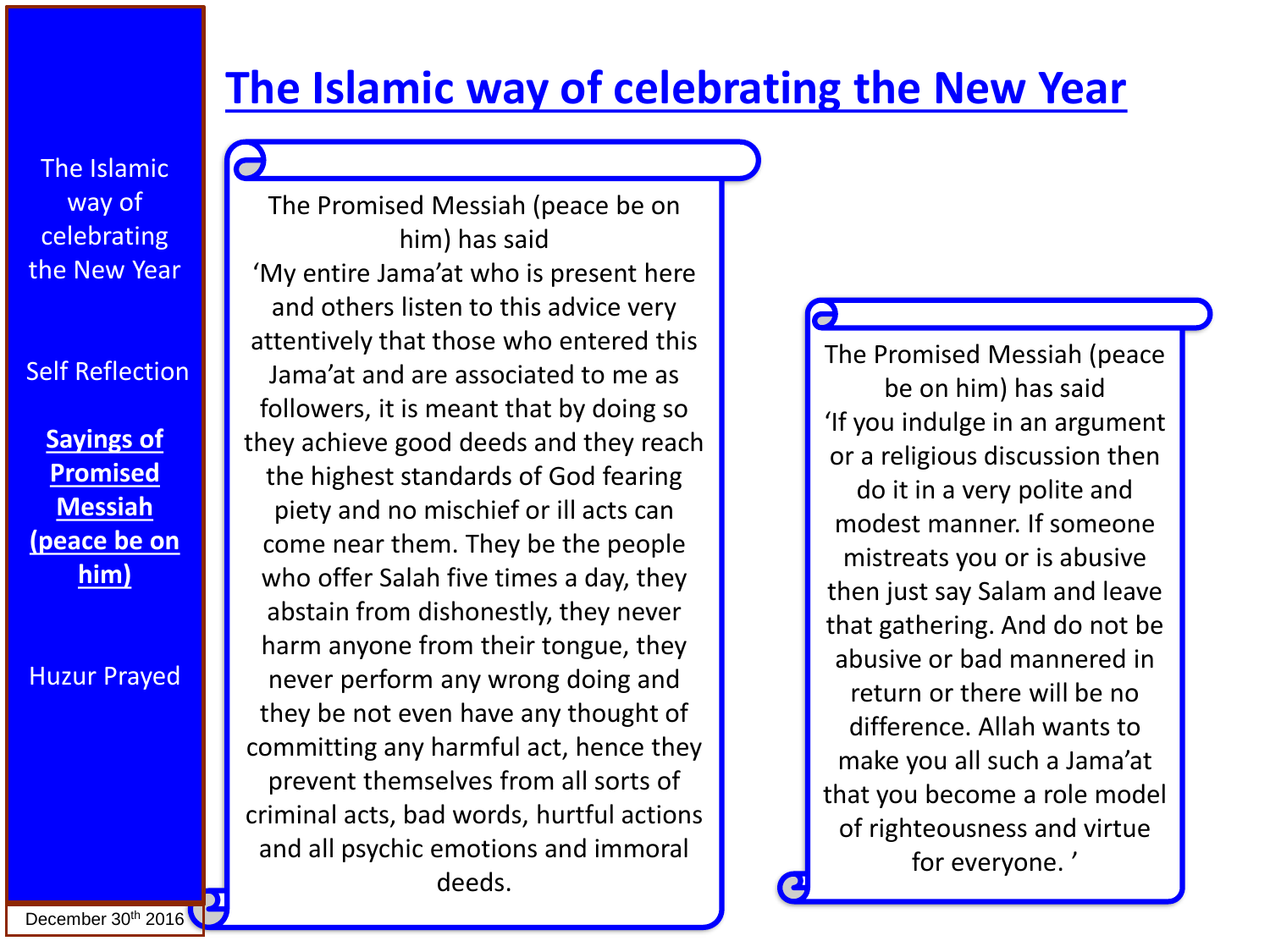Self **Reflection** 

**Sayings of Promised Messiah (peace be on him)**

> **Huzur** Prayed

### **The Islamic way of celebrating the New Year**

The Promised Messiah (peace be on him) said

e

 $\mathbf{c}$ 

'The person who in our Jama'at cannot live with meekness, virtue, steadfastness towards good deeds, soft spoken and pious character is not allowed to be a part of us. Because our Allah does not want such a person to live amongst us.

'So you be aware and have a plain heart and humble nature and you will be identified through punctuality towards prayers and good character. . '

'It is required that your hearts should be pure of deception, your hands should be protected against any maltreatment and your eyes be safe from any impurity and within yourself there should be nothing else than righteousness and empathy for Allah's creation. . '

May Allah help us to shape our lives according to these teachings of the Promised Messiah (Peace be on Him) Ameen.